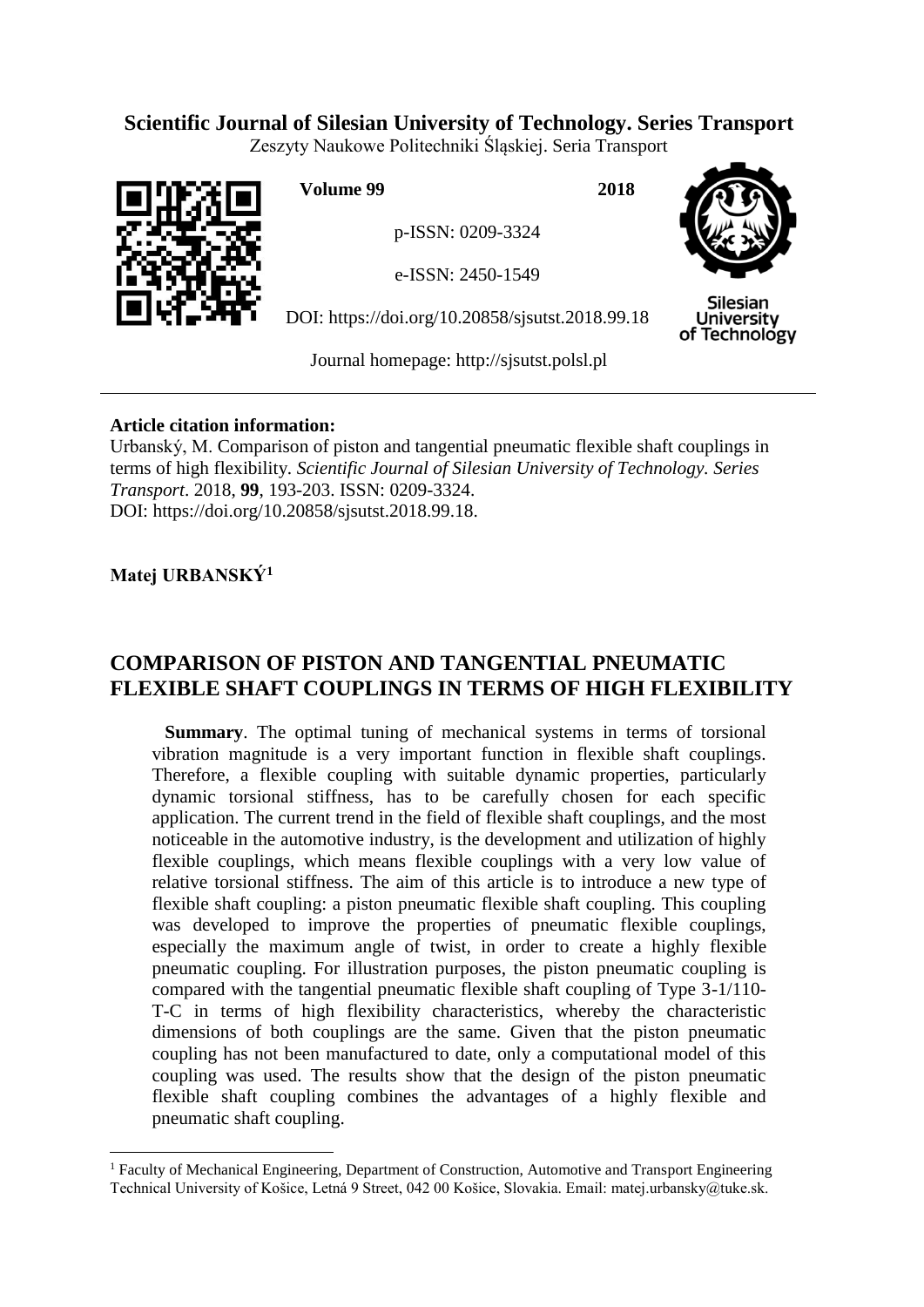**Keywords:** pneumatic flexible shaft couplings; high-flexibility characteristics, comparison

## **1. INTRODUCTION**

Nowadays, reducing vibration and noise in machinery is a highly important task, mainly in terms of human health and the lifetime and safety of machines, e.g., [2-6,8,9,13]. Flexible shaft couplings are the most used machine parts for the flexible transmission of load torque and mechanical energy in mechanical systems. Another highly important function performed by them is the dynamic tuning of mechanical systems in terms of torsional vibration magnitude. Therefore, a flexible coupling with suitable dynamic properties, particularly dynamic torsional stiffness, has to be carefully chosen for each specific application to ensure that dangerous torsional vibration does not occur in a mechanical system, e.g., [8,9,12**Błąd! Nie można odnaleźć źródła odwołania.**]. From the point of view of the aforementioned dynamic tuning, the development and utilization of highly flexible couplings are particularly advantageous and most noticeable in the automotive industry nowadays (dual-mass flywheels). A highly flexible coupling possesses a very low relative torsional stiffness *k0*. Relative torsional stiffness is expressed by the following formula:

$$
k_0 = \frac{k_{DN}}{M_N} \left[ rad^{-1} \right],\tag{1}
$$

which is defined as the ratio of the nominal dynamic torsional stiffness of a coupling  $k_{DN}$  (at  $M_N$ ) to the nominal torque  $M_N$  of a coupling. Common flexible couplings have a relative torsional stiffness value in the range of  $10\div 30$  rad<sup>-1</sup>. Shaft couplings marked as highly flexible have a relative torsional stiffness value lower than 10 rad<sup>-1</sup>. With the application of a highly flexible coupling in a mechanical system (Coupling 2 in Fig. 1), the resonances from the individual harmonic components of a torsional vibration excitation can be moved from the operating speed (*n*) range (OSR) of the system to the low-speed area, which is far enough under the idle operating speed  $n_V$ , e.g., [6,9]. This low-speed area can be quickly run across at the start-up of a mechanical system, as shown in Campbell's diagram of a mechanical system (Fig. 1), where *i* represents the order of the harmonic component of a torsional vibration excitation.

Nowadays, the flexible elements of flexible shaft couplings are made of various materials. During the operation of mechanical systems, rubber and plastic flexible elements experience fatigue and ageing, while metal flexible elements of applied flexible couplings also experience ageing and wear and tear [1,7,15]. Consequently, an applied flexible coupling loses its original dynamic properties and thus its ability to carry out important functions in a torsional oscillating mechanical system. Flexible shaft couplings from the pneumatic flexible shaft couplings group (to which the following couplings belong, according to the granted patents: SK 288455 B6, SK 288344 B6, SK 288341 B6, SK 278750 B6, SK 278653 B6, SK 278152 B6) are able to facilitate the flexible transmission of mechanical energy without the loss of their characteristic properties, because the gaseous medium in the compression volume of couplings does not suffer from fatigue or ageing. The main advantage of pneumatic couplings is the possibility to change their torsional stiffness, which depends on the pressure value of the gaseous media. Based on the aforementioned grounds, the development of flexible couplings, with the benefits of both pneumatic and highly flexible couplings, is very advantageous.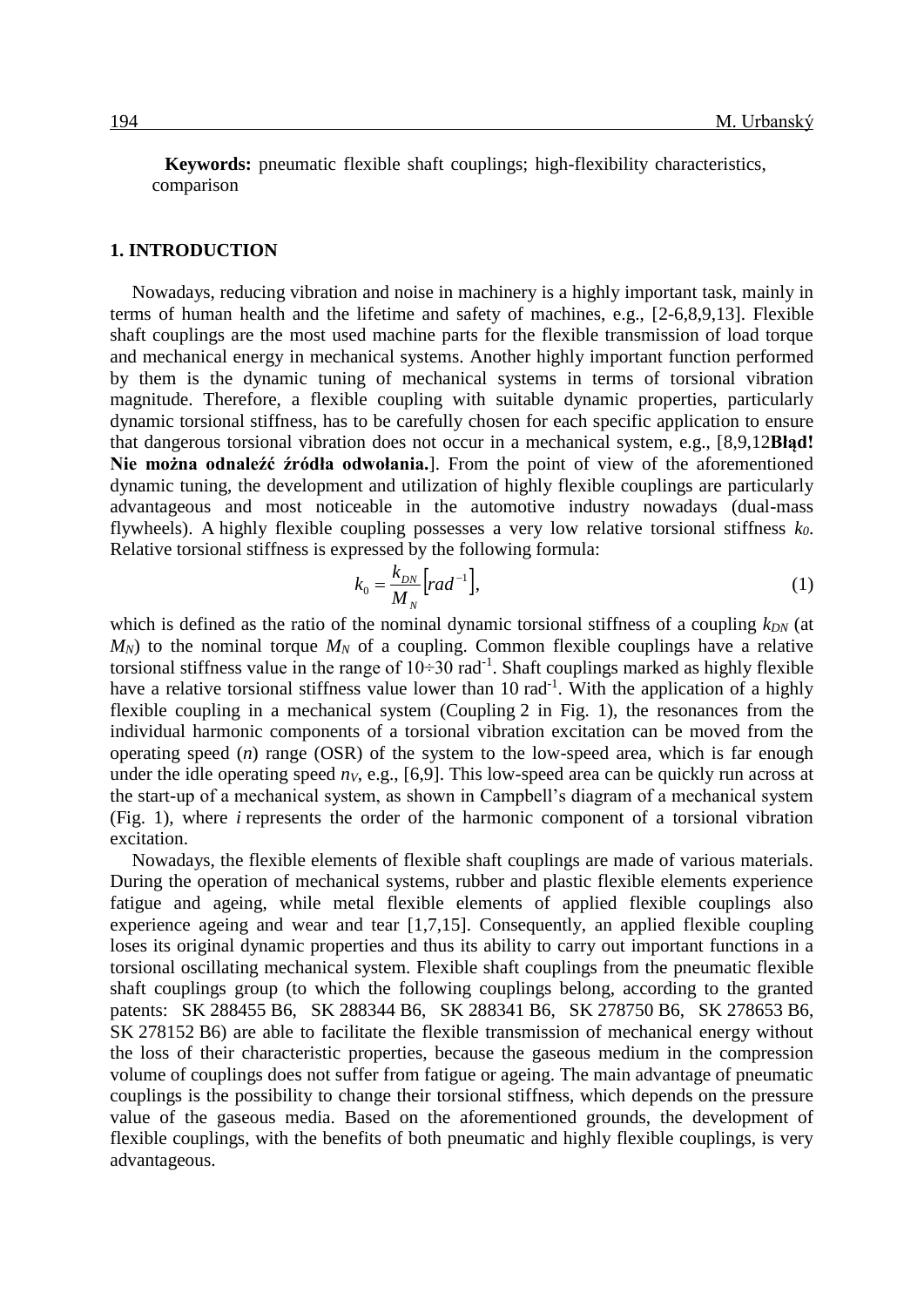

Fig. 1. Campbell's diagram of a mechanical system

From the point of view of physics, a flexible coupling with a low torsional stiffness must have a large twist angle in order to transmit a high load torque. This is the next prerequisite for creating a highly flexible coupling. Therefore, the aim of this article is to introduce a piston pneumatic flexible shaft coupling, which was developed to improve the properties of pneumatic flexible couplings, especially the maximum angle of twist, in order to create a highly flexible pneumatic coupling. For illustration purposes, this coupling is compared with the tangential pneumatic flexible shaft coupling of Type 3-1/110-T-C in terms of highflexibility characteristics, in which the characteristic dimensions of both couplings are the same.

### **2. EXAMINED PNEUMATIC FLEXIBLE SHAFT COUPLINGS**

In the following, the piston pneumatic flexible shaft coupling of Type  $2-1/110$ -P-C<sup>2</sup> (Fig. 2) is compared to the tangential pneumatic flexible shaft coupling of Type  $3-1/110$ -T-C<sup>3</sup> (Fig. 3), manufactured by the FENA company in cooperation with our department. Both couplings are designed to transfer load torque in one sense (their pneumatic flexible elements must be pressed), have the same pitch diameter,  $D_R=180$  mm, and the same outer diameter of pneumatic elastic elements,  $D_E=110$  mm. Given that the piston pneumatic coupling has not yet been manufactured, only a computational model of this coupling was used.

## **2.1. Piston pneumatic flexible shaft coupling of Type 2-1/110-P-C**

The piston pneumatic flexible shaft coupling (Fig. 2) consists of a driving flange (1), a driven flange (2), pneumatic flexible elements (4), curved hollow cases (5), curved piston bodies (3), fastening flanges (6) and valves (7). The compression volume of the coupling is created from two pneumatic flexible elements (4), which are motionlessly placed in the

 $\overline{a}$ 

<sup>2</sup> Urbanský, M., Homišin, J. Pneumatic Flexible Piston Coupling. Patent No. SK288390 (B6).

<sup>3</sup> Homišin, J. Pneumatic Flexible Shaft Coupling. Patent No. SK222411 (B6).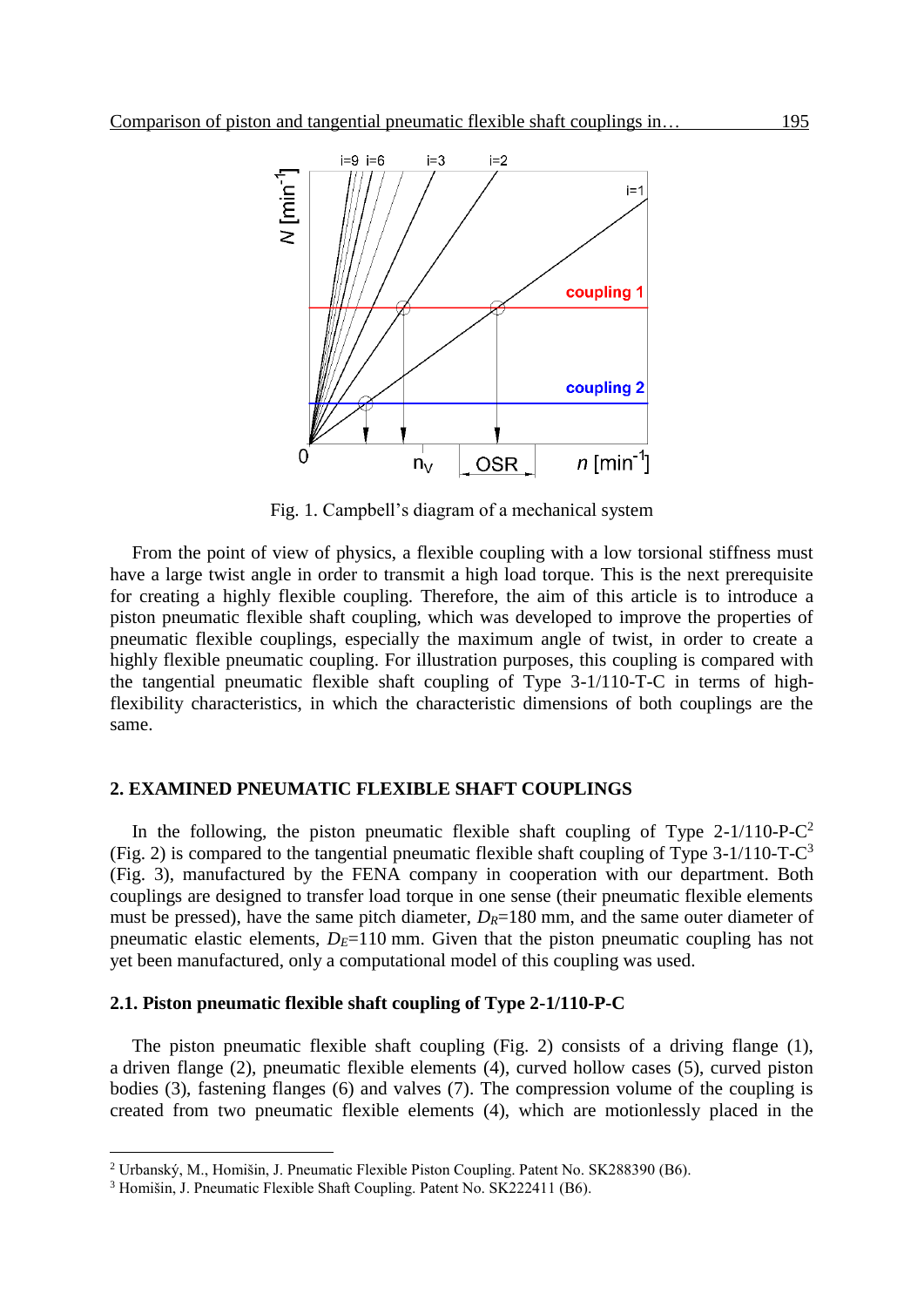hollow cases (5), which are attached to the driven flange (2). The piston bodies (3) are attached to the driving flange (1). The pneumatic flexible elements (4) are inflated to the required overpressure of gaseous media through the valves (7), and the basic position of the piston bodies and the driving flange (1) in relation to the driven flange (2) is herewith defined (Fig. 2a). The transmission of load torque causes a twist in the driving flange (1) in relation to the driven flange (2), and the piston bodies (3) are therefore pushed into the pneumatic flexible elements (4) so that the piston bodies (3) are coated with the pneumatic flexible elements (4) (Fig. 2b). The design of the coupling allows for a maximum angle of twist of 76°.



Fig. 2. The piston pneumatic flexible shaft coupling of Type 2-1/110-P-C: a) unloaded state; b) partially loaded state

The compression of gaseous media in the pneumatic flexible elements (4) is proportional to the load, resulting in the flexible transmission of load torque in mechanical systems.

### **2.2. Tangential pneumatic flexible shaft coupling of Type 3-1/110-T-C**

By this coupling (Fig. 3), load torque is transmitted flexibly from the driving flange (1) to the driven flange (2) by the compression volume of the coupling. The compression volume is created from three pneumatic flexible elements (3), which are tangentially positioned around the perimeter of the coupling and completely interconnected with the hoses (4). The gaseous medium streams into the compression volume of the coupling through the quick-acting pneumatic fitting (5). The design of the coupling allows for a maximum angle of twist of 15°.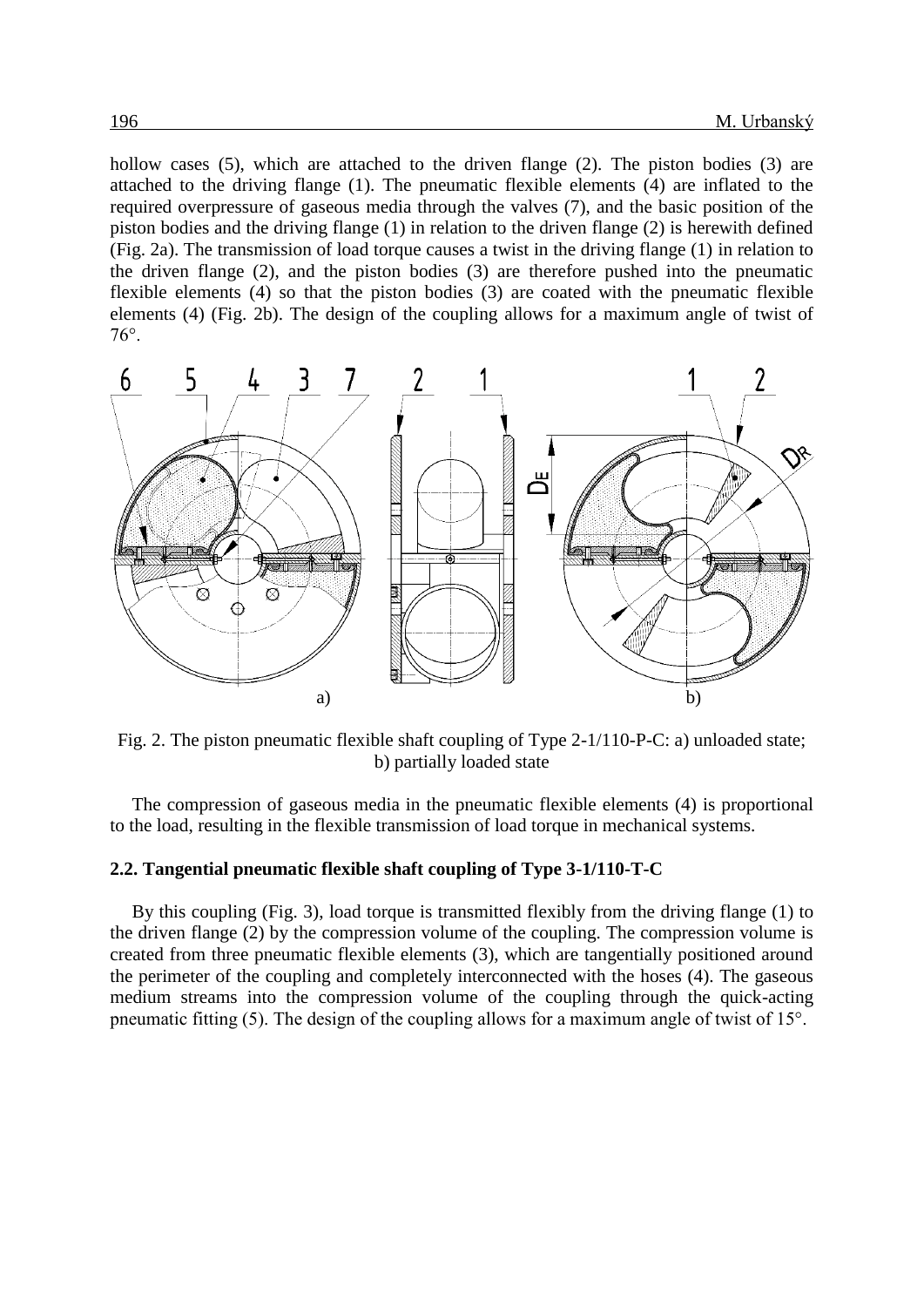

Fig. 3. The tangential pneumatic flexible shaft coupling of Type 3-1/110-T-C

# **3. DETERMINING THE BASIC CHARACTERISTIC PROPERTIES OF THE COUPLINGS**

## **3.1. Dependence of pressure in the pneumatic couplings on their twist angle**

As for pneumatic flexible shaft couplings, load torque is transmitted flexibly from the driving flange to the driven flange by pneumatic flexible elements. As the transmission of load torque causes a twist in the driving flange in relation to the driven flange, the compression volume of a pneumatic coupling is compressed. The compression of gaseous media in the pneumatic flexible elements is proportional to the load.



Fig. 4. The principle of modelling the air volume deformation caused by the piston body, as a section view

In Fig. 5, we can see the dependencies of air overpressure  $p_{pS}$  in the compression volume of the pneumatic couplings on their angle of twist *φ*. Initial air overpressure values (at  $\varphi=0^{\circ}$ ) in the couplings were  $p_{pS0}$ =100÷600 kPa. For the tangential coupling, the dependencies in Fig. 5b were measured and the maximally allowed  $p_{pS}$ value was 800 kPa [10]. For the piston coupling, the dependencies in Fig. 5a were computed as follows:

1. The dependence of the air volume *V* on the twist angle *φ* was determined using 3D CAD software (Fig. 4)

2. The dependence of the air overpressure  $p_{pS}$  in the pneumatic coupling on the twist angle  $\varphi$ was determined by considering isothermal compression using the following formula:

$$
p_{pS(\varphi=x)} = (p_a + p_{pS0}) \cdot \left(\frac{V_{(\varphi=0)}}{V_{(\varphi=x)}}\right) - p_a; \ \ x \in (0, \varphi_{\text{max}}), \tag{2}
$$

where  $p_a$  is the atmospheric pressure  $(p_a=101,325 \text{ Pa})$ .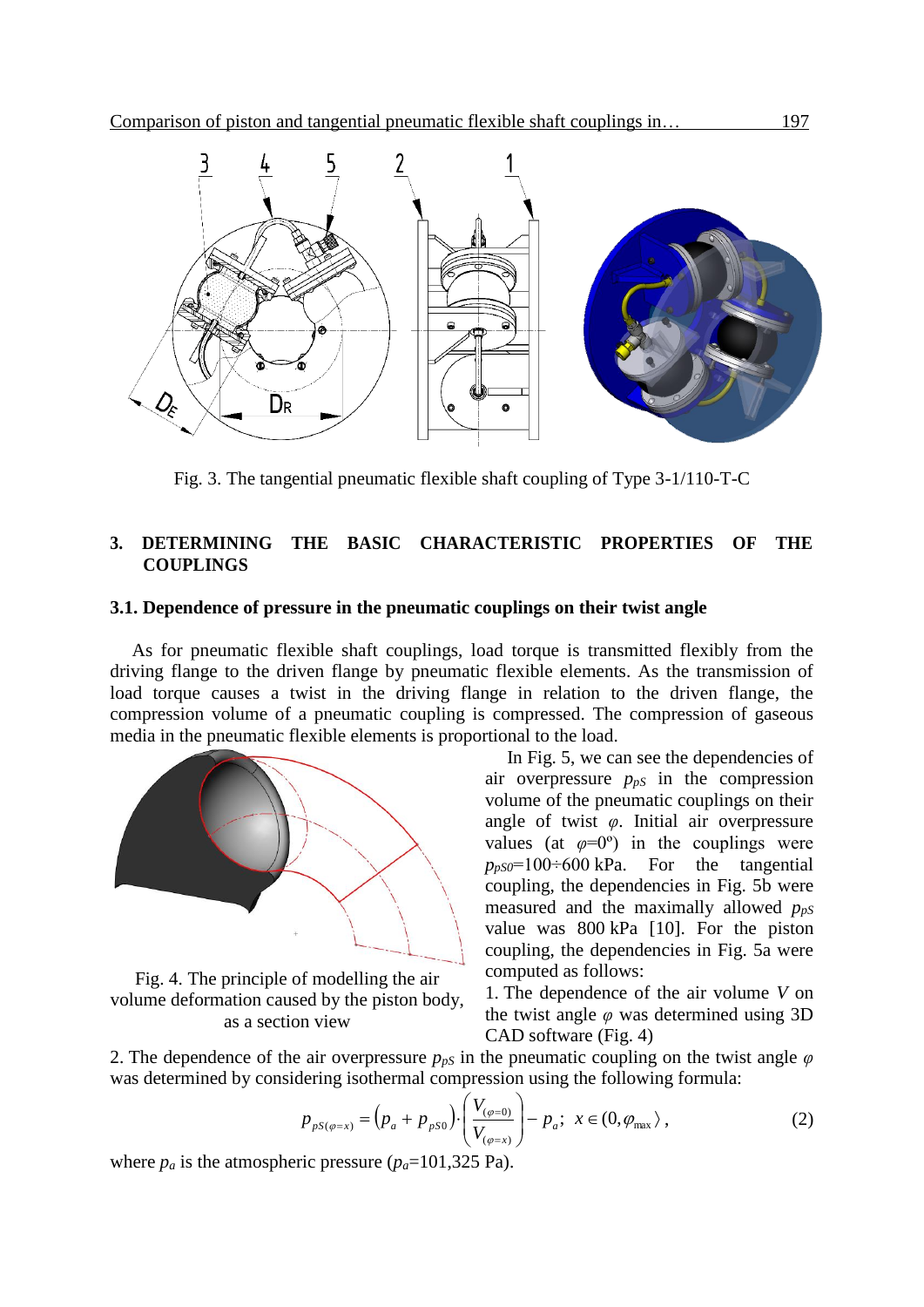

Fig. 5. The air overpressure  $p_{pS}$  in the couplings, which is dependent on the twist angle  $\varphi$  at various values of  $p_{pS0}$ : a) piston coupling of Type 2-1/110-P-C; b) tangential coupling of Type 3-1/110-T-C

### **3.2. Static load characteristics**

According to the standard [16], the static load characteristic of a flexible coupling is the dependence of the coupling twist on load torque during slow change in the load torque. The loading and unloading of a coupling should be performed smoothly at a constant speed  $\leq 0.002$  rad/s<sup>-1</sup>. Five cycles of loading and unloading should be performed and the static characteristic should be obtained as the loading part of the fifth cycle. The coupling should be loaded up to the maximum static load torque *MSmax*, which can be defined, for example, according to the maximum twist angle of a flexible coupling. The condition is not to damage the coupling. In Fig. 6, we can see the static characteristics of both couplings at initial air overpressure values in their compression volume  $p_{pS0}=100 \div 600 \text{ kPa}$ . The static characteristics of the tangential pneumatic coupling (Fig. 6a) were determined in the laboratory of our department and the static characteristics of the piston pneumatic coupling (Fig. 6b) were computed from the equality of the works of the gaseous medium and torque:



Fig. 6. The static load characteristics at various values of  $p_{pS0}$ : a) piston coupling of Type 2-1/110-P-C; b) tangential coupling of Type 3-1/110-T-C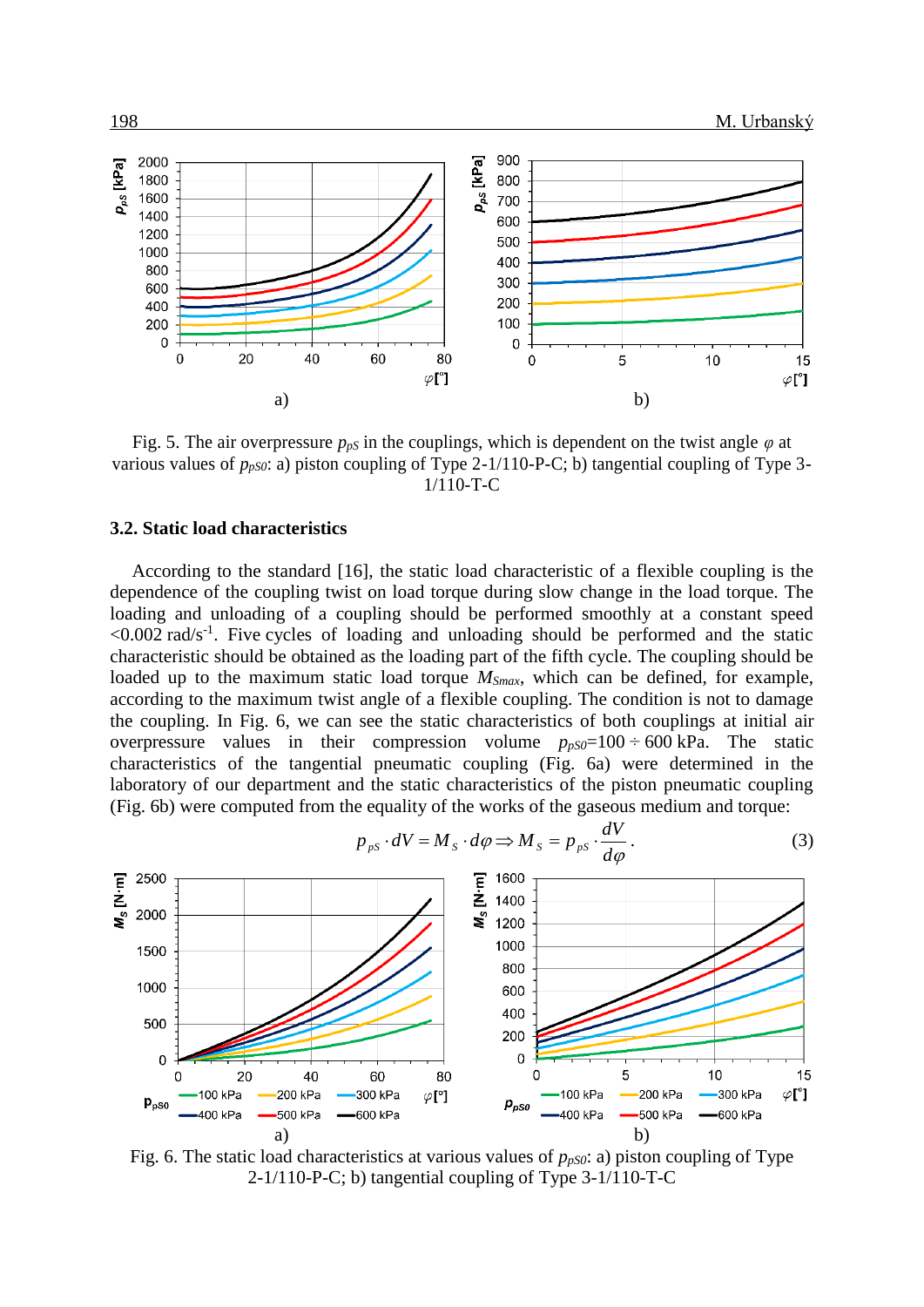The static load characteristics of both couplings are slightly non-linear and can be described by cubic equations in the form,  $M_S = a_0 \cdot \varphi + a_3 \cdot \varphi^3$ . The coefficients  $a_0$  and  $a_3$  (Tab. 1) were determined by the method of least squares.

Tab. 1.

| Piston coupling $2-1/110-P-C$ |                |          | Tangential coupling 3-1/110-T-C      |                |       |
|-------------------------------|----------------|----------|--------------------------------------|----------------|-------|
| $p_{pS0}$                     | a <sub>0</sub> | $a_3$    | $\boldsymbol{p}_{\boldsymbol{p}}$ so | a <sub>0</sub> | $a_3$ |
| 100 kPa                       | 820.0          | 3,858.9  | 100 kPa                              | 168.4          | 140.5 |
| 200 kPa                       | 1,434.8        | 5,178.2  | 200 kPa                              | 338.4          | 187.0 |
| 300 kPa                       | 1,959.6        | 7,718.2  | 300 kPa                              | 508.4          | 233.6 |
| 400 kPa                       | 2,506.6        | 9,851.8  | 400 kPa                              | 678.3          | 280.1 |
| 500 kPa                       | 3,030.4        | 11,563.2 | 500 kPa                              | 848.3          | 326.6 |
| 600 kPa                       | 3,532.3        | 12,414.5 | 600 kPa                              | 1,018.3        | 373.1 |

The coefficients *a<sup>0</sup>* and *a<sup>3</sup>* of static load characteristic equations

According to the standard [16], the nominal torque  $M_N$  of a flexible coupling can be determined as the third of its maximum static load torque *MSmax*. In Fig. 7, we can see the  $M_{Smax}$  and  $M_N$  dependencies on initial air overpressure  $p_{pS0}$  for the piston pneumatic coupling (Fig. 7a) and tangential pneumatic coupling (Fig. 7b).



Fig. 7. Maximum static torque *MSmax* and nominal torque *MN*, which are dependent on initial air overpressure  $p_{pS0}$ : a) piston coupling of Type 2-1/110-P-C; b) tangential coupling of Type 3-1/110-T-C

#### **3.3. Static torsional stiffness**

The dependence of the static torsional stiffness  $k<sub>S</sub>$  of a flexible coupling on the twist angle *φ* can be computed by deriving the equation of the static characteristic of a flexible coupling.

In Fig. 8, we can see the static torsional stiffness  $k<sub>S</sub>$ , which is dependent on the twist angle  $\varphi$ of the couplings at initial air overpressure values in the pneumatic couplings  $p_{pS0}$ =100÷600 kPa for the piston pneumatic coupling (Fig. 8a) and tangential pneumatic coupling (Fig. 8b).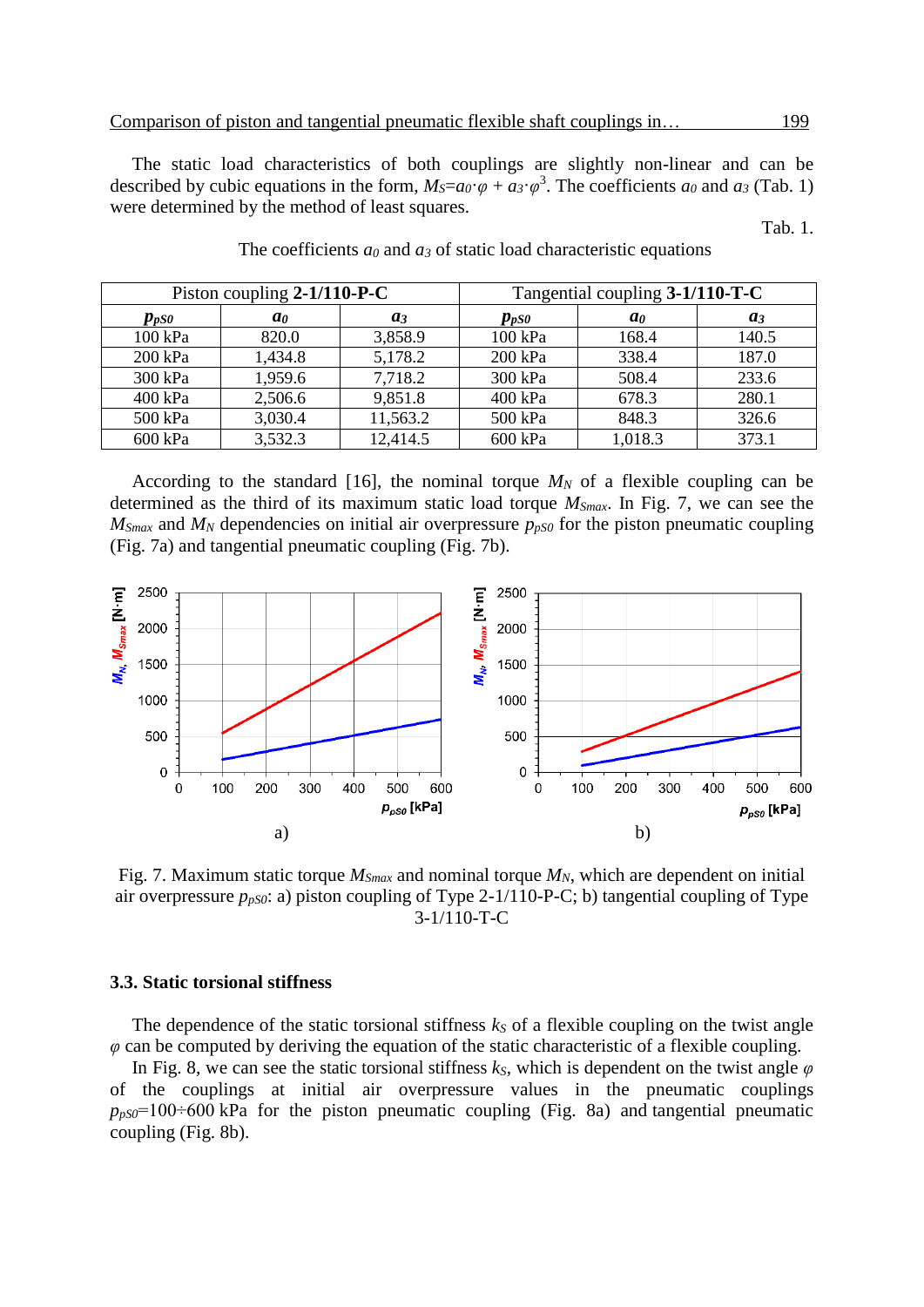

Fig. 8. The dependence of the static torsional stiffness  $k<sub>S</sub>$  on the twist angle  $\varphi$  at various values of *ppS0*: a) piston coupling of Type 2-1/110-P-C; b) tangential coupling of Type 3-1/110-T-C

#### **4. HIGH-FLEXIBILITY CHARACTERISTICS OF THE COUPLINGS**

In order to compute the relative torsional stiffness values  $k_0$  of the pneumatic couplings, the values of the dynamic torsional stiffness *kDN* of the pneumatic couplings at the nominal torque  $M_N$  need to be determined. According to the research, the  $k_{DN}$  values of the pneumatic couplings can be determined by the following formula:

$$
\frac{k_{DN}}{k_{SN}} = 1,05 + 4,14.10^{-4}.p_{pS0},\tag{4}
$$

where  $k_{\text{SW}}$  is the value of the static torsional stiffness of the pneumatic coupling at the nominal torque  $M_N$  at a certain value of initial air overpressure in the pneumatic coupling in the range of *ppS0*=100÷600 kPa.

Finally, the relative torsional stiffness  $k_0$  of the couplings can be determined according to Eq. (1). In Fig. 9, we can see the relative torsional stiffness *k0*, which is dependent on initial air overpressure in the pneumatic couplings  $p_{pS0}=100\div 600$  kPa for the piston pneumatic coupling (Fig. 10a) and the tangential pneumatic coupling (Fig. 10b).



Fig. 9. The relative torsional stiffness  $k_0$ , which is dependent on initial air overpressure  $p_{pS0}$ : a) piston coupling of Type 2-1/110-P-C; b) tangential coupling of Type 3-1/110-T-C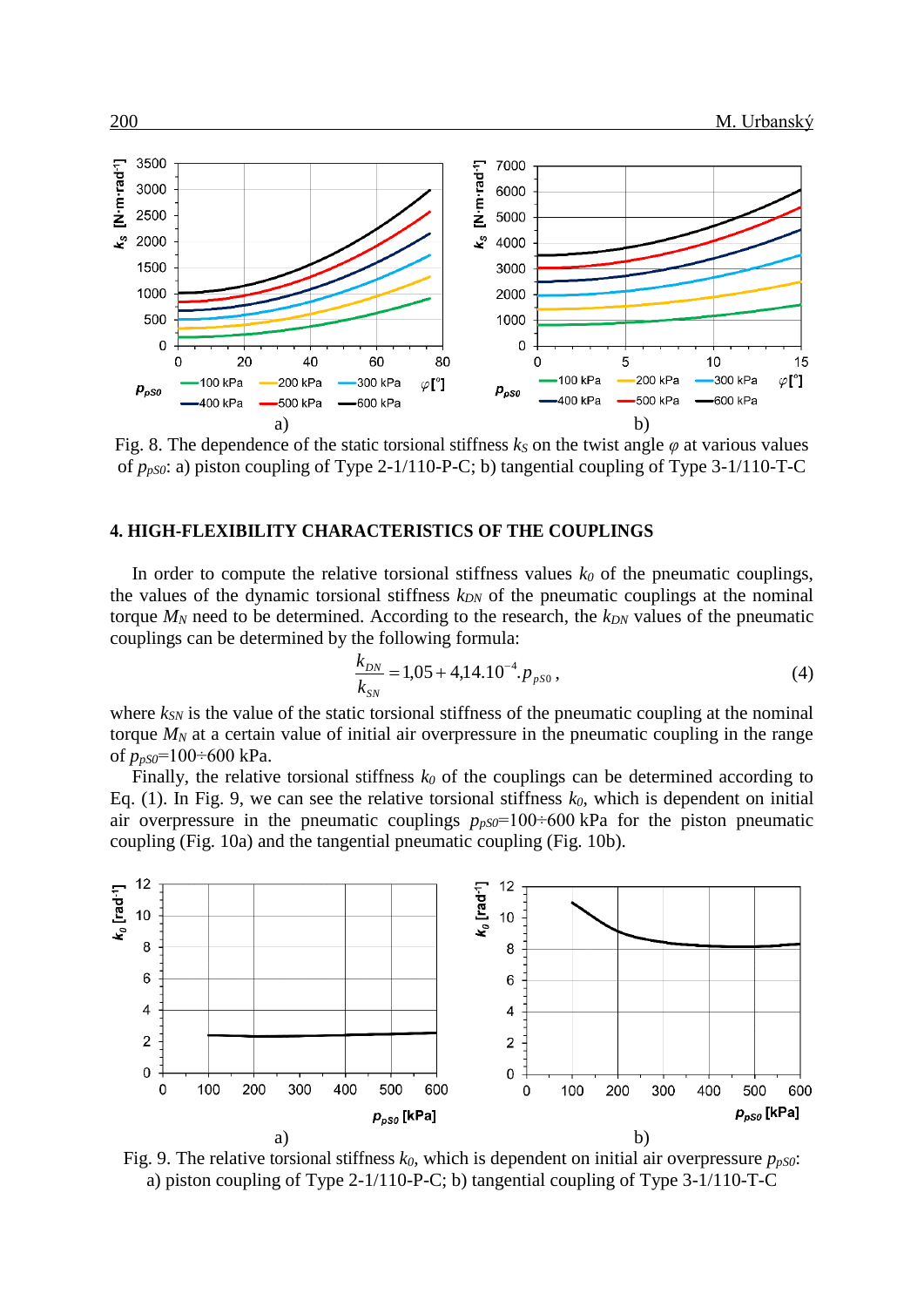As we can see from Fig. 9, the piston pneumatic flexible coupling of Type 2-1/110-P-C meets the requirements for high flexibility in the whole range of the initial air overpressure  $p_{pS0}$  within its compression volume, while the tangential pneumatic flexible coupling of Type 3-1/110-T-C can be marked as highly flexible at approximately  $p_{pS0}$  > 150 kPa.

## **5. CONCLUSION**

With the transfer of load torque by the compression volume of pneumatic flexible shaft couplings filled with a gaseous medium, we achieve the compression of the medium proportional to load. This is how the continuous flexible load torque transmission in the driving and driven machine system is characterized. Gaseous media throughout their lifetime are not subject to ageing, meaning that pneumatic couplings do not lose their initial positive dynamic properties.

From the above-presented graphs and tables, we can see that the Type 2-1/110-P-C piston pneumatic coupling, in comparison with the Type 3-1/110-T-C tangential pneumatic flexible coupling, offers the following advantages:

- It has lower values of torsional stiffness (Fig. 8), while its transmission ability is higher (Figs. 6-7), thanks to its large maximum twist angle. The piston pneumatic coupling is able to transmit about 160% larger torque by the same pitch diameter *DR*. The outer diameter of both couplings is approximately the same too.
- According to Fig. 9, both compared pneumatic couplings are highly flexible. The piston coupling has much smaller values of relative torsional stiffness (Fig. 9), which means that it has a higher flexibility than the tangential coupling.
- The design of the piston coupling allows for  $M_s=0$  at  $\varphi=0$  (Fig. 6); in other words, the piston coupling do not have initial torsional rigidity unlike the tangential coupling.

Meanwhile, the piston coupling has the following disadvantages:

- An unconventional pneumatic flexible element needs to be developed and manufactured for the piston pneumatic coupling.
- To achieve the presented transmission ability (Figs. 6-8), the piston coupling needs to work with relatively high levels of overpressure in its compression space (Fig. 5).

Both compared couplings are designed to transfer load torque in one sense, while their pneumatic flexible elements are pressed. Therefore, neglecting the influence of the rubbercord coating of pneumatic flexible elements [14], the difference between static and dynamic torsional stiffness in the pneumatic couplings is mainly caused by a polytrophic process in their compression volume under dynamic load [11]. Under dynamic load, pneumatic flexible elements do not generate too much heat, unlike the flexible elements made of rubber and plastic [7]; therefore, the pneumatic couplings can work with large amplitudes of twist at high frequencies.

#### **References**

1. Bakowski H. J. Piwnik. 2016. "Quantitative and qualitative comparison of tribological properties of railway rails with and without heat treatment". *Archives Of Metallurgy And Materials* 61(2): 469-474. DOI: 10.1515/amm-2016-0037.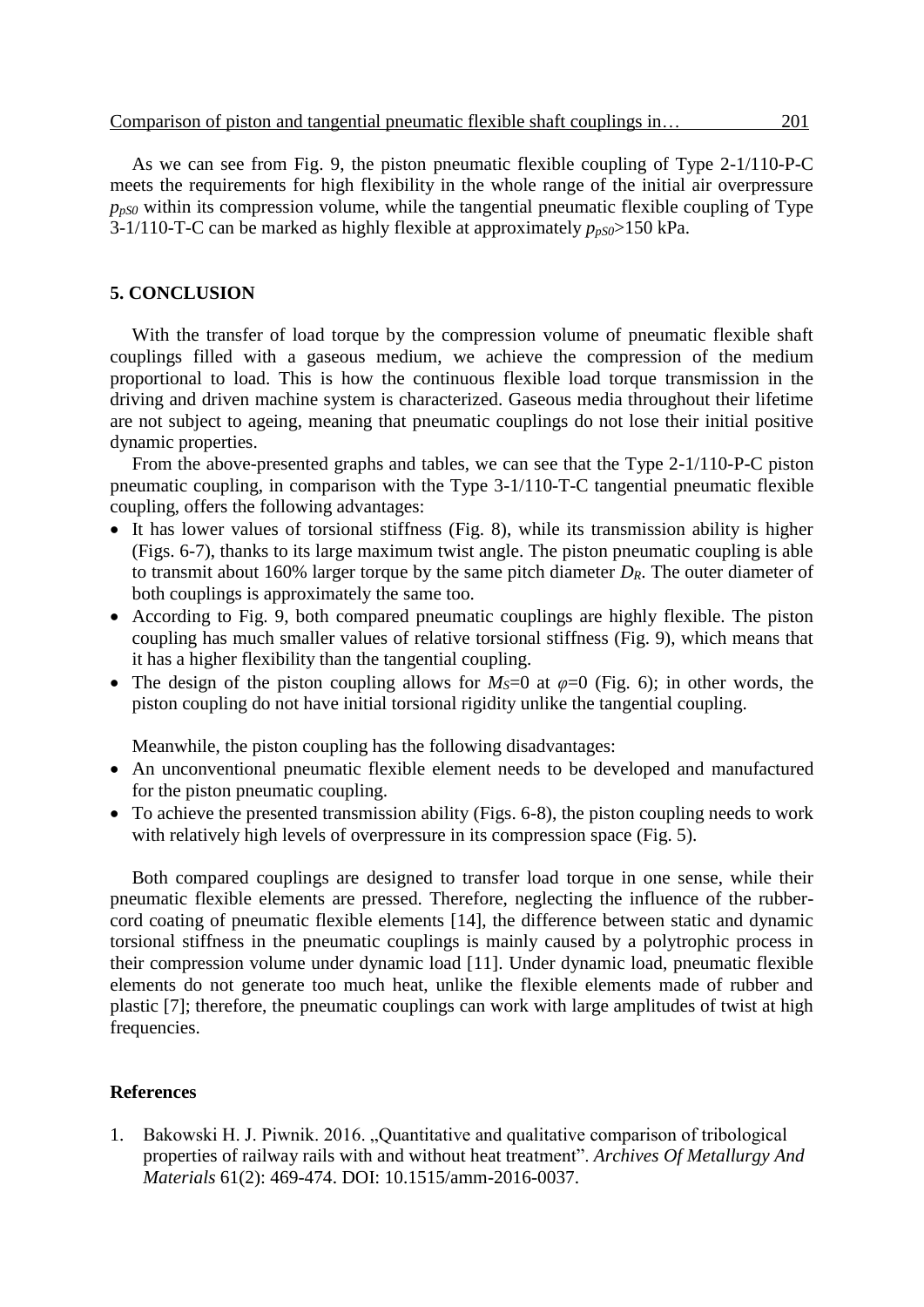- 2. Czech P. 2013. "Intelligent Approach to Valve Clearance Diagnostic in Cars". Activities of Transport Telematics. TST 2013. *Communications in Computer and Information Science* 395: 384-391. DOI: https://doi.org/10.1007/978-3-642-41647-7\_47.
- 3. Czech P., Mikulski J. 2014. "Application of Bayes Classifier and Entropy of Vibration Signals to Diagnose Damage of Head Gasket in Internal Combustion Engine of a Car". Telematics - Support For Transport. TST 2014. *Communications in Computer and Information Science* 471: 225-232. DOI: https://doi.org/10.1007/978-3-662-45317-9\_24.
- 4. Figlus Tomasz, Jozef Gnap, Tomas Skrucany, Branislav Sarkan, Jozef Stoklosa. 2016. The Use of Denoising and Analysis of the Acoustic Signal Entropy in Diagnosing Engine Valve Clearance". *Entropy* 18(7). Article Number: 253.
- 5. Figlus Tomasz, Stefan Liscak. 2014. "Assessment of the vibroactivity level of SI engines in stationary and non-stationary operating conditions". *Journal Of Vibroengineering* 16(3): 1349-1359.
- 6. Grega Robert, Jozef Krajňák, Lucia Žuľová, Gabriel Fedorko, Vieroslav Molnár. 2017. "Failure analysis of driveshaft of truck body caused by vibrations". *Engineering Failure Analysis* 79: 208-215. ISSN: 1350-6307. DOI: 10.1016/j.engfailanal.2017.04.023.
- 7. Gurský Pavol. 2011. *Influence of Working Cycles Identification on Characteristics of Flexible Couplings and Their Comparison*. PhD thesis. Košice, Slovakia: Technical University of Košice.
- 8. Homišin Jaroslav. 2016. "Characteristics of pneumatic tuners of torsional oscillation as a result of patent activity". *Acta Mechanica et Automatica* 10(4): 316-323. ISSN: 1898- 4088. DOI: 10.1515/ama-2016-0050.
- 9. Homišin Jaroslav, Peter Kaššay. 2014. "Optimal tuning of torsional oscillating mechanical systems". In: *Proceedings of the 54th International Conference of Machine Design Departments: Modern Methods of Construction Design*: 63-69. Department of the Design of Machine Elements and Mechanisms, Technical University of Liberec, Czech Republic. 10-12 September 2013. Hejnice, Czech Republic. ISBN: 978-3-319-05203-8. DOI: 10.1007/978-3-319-05203-8\_9.
- 10. IMI. N.d. "Compact air bellows". Available at: https://www.imiprecision.com/uk/en/list/actuators/air-bellows.
- 11. Kardoš František. 2006. *Theoretical and Experimental Analysis of Heat Generation in Pneumatic-Flexible Elements of Shaft Coupling*. PhD thesis. Košice, Slovakia: Technical University of Košice.
- 12. Kyslan K., M. Rodič, Ľ. Suchý, Ž. Ferková, F. Ďurovský. 2017. "Industrial controllerbased dynamometer with dynamic emulation of mechanical loads". *Electrical Engineering* 99(4): 1245-1254. ISSN: 0948-7921. DOI: 10.1007/s00202-017-0626-z.
- 13. Liptai Pavol, Marek Moravec, Ervin Lumnitzer, Marcela Gergeľová. 2017. "Proposal of the sound insulating measures for a vibrational sorter and verification of the measured effectiveness". *Advances in Science and Technology-Research Journal*11 (3): 196-203. ISSN: 2299-8624. DOI: 10.12913/22998624/76068.
- 14. Medvecká-Beňová Silvia, Ľubica Miková, Peter Kaššay. 2015. "Material properties of rubber-cord flexible element of pneumatic flexible coupling". *Metalurgija* 54(1): 194- 196. ISSN: 0543-5846.
- 15. Samociuk W., Z. Krzysiak, G. Bartnik, A. Skic, S. Kocira, B. Rachwal, H. Bakowski, S. Wierzbicki, L. Krzywonos. 2017. "Analysis of explosion hazard on propane-butane liquid gas distribution stations during self tankage of vehicles". *Przemysl Chemiczny* 96(4): 874-879. DOI: 10.15199/62.2017.4.29.